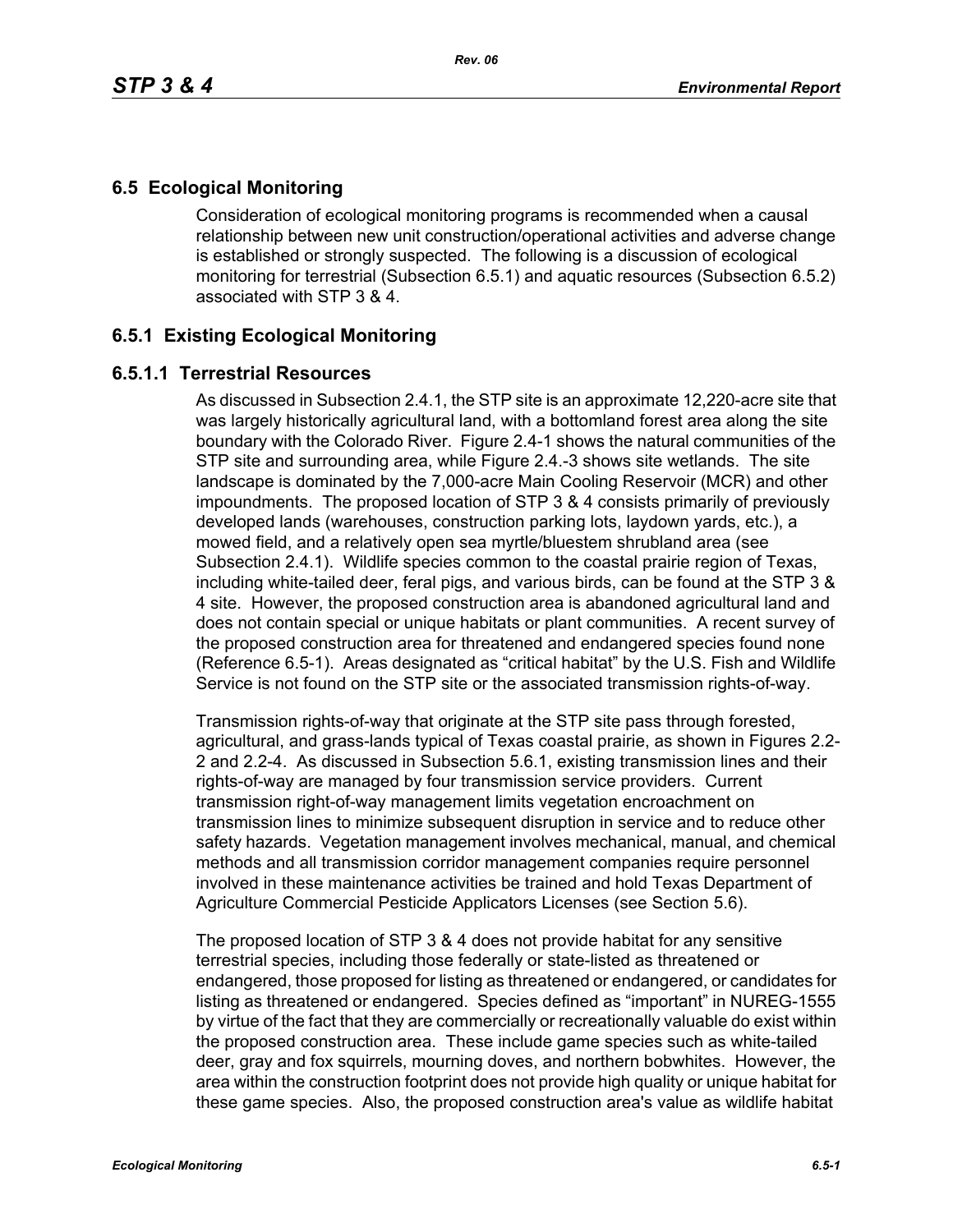is diminished by its proximity to STP 1 & 2 and associated infrastructure, with their human activity and noise.

Several drainage ditches are located within the construction footprint of STP 3 & 4 (Reference 6.5-1, see also Subsection 4.3.1). Twenty-nine wetlands and the relocated Little Robbins Slough are near the construction footprint. No other important habitats as defined by NUREG-1555 exist within the proposed construction area.

Regulatory agencies have not required ecological monitoring of the STP site or its associated transmission rights-of-way since the period of reservoir filling (mid-1980s) and there is no ongoing monitoring.

#### **6.5.1.2 Aquatic Resources**

STPNOC is currently conducting studies of aquatic communities in the vicinity of the STP site to support the STP 3 & 4 license application to the NRC. These studies are to assess the potential environmental impact of licensing STP 3 & 4 as required by the National Environmental Policy Act. The following aquatic studies will be conducted over the 2007-2008 timeframe.

STPNOC has commissioned ENSR Corporation (Houston, Texas) to survey the fish of the MCR, shown in Figures 2.4-1 and 2.4-2. The 7,000-acre MCR will be sampled based on five fixed sampling stations (circulating water intake area, circulating water discharge area, makeup water area, central levee area, and blowdown area) and three distinct sections (or regions) of the MCR. Sampling began in spring 2007 and will be repeated quarterly (summer, fall, winter, spring) for one year.

Four diverse gear types are used to collect aquatic samples, ensuring that a range of habitats is sampled. Paired otter trawls are being used to sample five fixed and five random stations each quarter. Experimental monofilament gill nets (multiple panels, different mesh sizes) are used to sample each of the three MCR regions quarterly. A large (100-foot- long by 20-foot-long) purse seine is used to sample each region of the MCR each quarter. Standard wire minnow traps are used to sample small fish in the littoral zone of the MCR. These traps are placed adjacent to gill net sets in each region of the MCR on a quarterly basis. The study is intended to yield a list of fish species present, a measure of species richness, and an assessment of relative abundance, as indicated by catch-per-unit effort.

An impingement and entrainment study began in spring 2007 at the Circulating Water Intake Structure to assess potential seasonal impact on aquatic species from operations of the intake structure. These studies will continue to be conducted biweekly or monthly—depending on the season—for one year. Operations personnel will be assisting in the study by operating the traveling screens at frequencies selected to assess impingement on the screens.

Sampling of fish in the Colorado River was conducted beginning in late summer 2007 and will continue through the end of the year to assess fish populations in the lower Colorado River that may be impacted by operation of the Reservoir Makeup Pumping Facility (RMPF). This sampling is intended to supplement lower Colorado River fish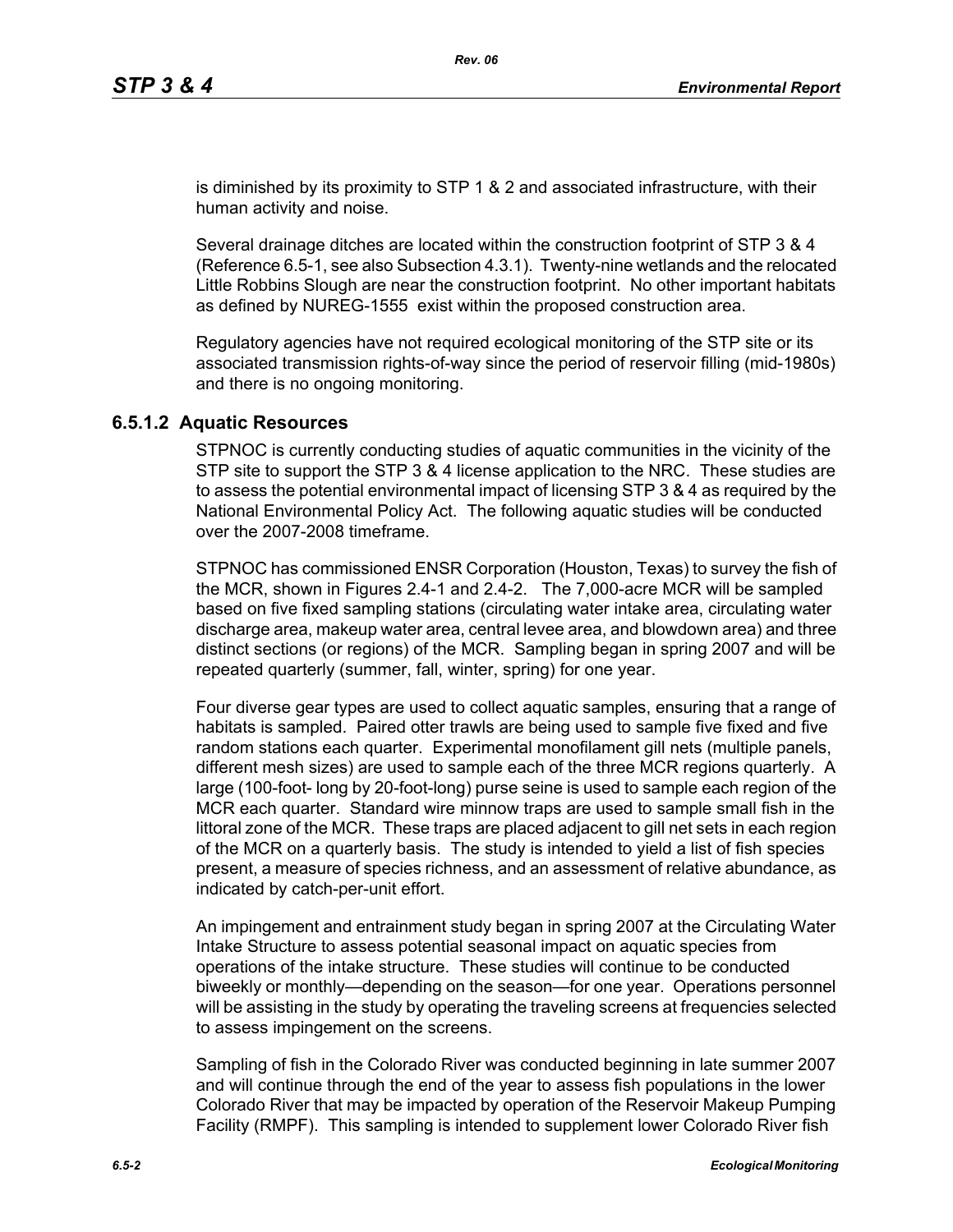surveys planned by Texas Parks and Wildlife Department's (TPWD) Coastal Division. The TPWD initially planned to begin fish sampling in late spring or early summer of 2007, but now expects to begin sampling in 2008. Figure 2.4-2 shows the reach of the lower Colorado River that will be sampled by the TPWD.

## **6.5.2 Construction, Preoperational, and Operational Monitoring**

#### **6.5.2.1 Terrestrial Resources**

The STP 3 & 4 area consists primarily of previously developed lands, a mowed field, and abandoned agricultural lands that have converted to sea myrtle/bluestem shrubland. The resulting diversity of plant species in this area is relatively low. Similarly, the STP 3 & 4 area does not provide exclusive habitat for rare or important species; however, game species common to Texas coastal prairie may be minimally impacted. Therefore, construction will not reduce the local or regional diversity of plants or plant communities. The potentially impacted sea myrtle/bluestem shrubland in the construction footprint is also commonly available at other locations on the STP site as well as offsite. Thus, the potential displacement and construction-related mortality of wildlife will be small relative to regional wildlife populations. Within the construction footprint, one large drainage ditch will be relocated. Potential impacts to wetlands in and near the STP 3 & 4 site will be minimized by best construction management practices employed by STPNOC during construction activities.

Operation of STP 3 & 4 will result in a 2-foot increase in water level in the MCR (see Subsection 4.3.1). However, this increase is not expected to negatively impact the waterbirds nesting on the internal dikes or the waterbirds that forage, drink, or rest in the reservoir.

No important species (other than previously discussed common game species) or habitats will be negatively impacted by construction or operation of STP 3 & 4. Since the plant community on the site does not comprise high quality habitat, monitoring of terrestrial plant and animal species during plant construction, preoperational, or postoperational periods is not warranted and is not proposed.

No new transmission rights-of-way outside the STP site will be constructed for STP 3 & 4, but some upgrading of conductors would be necessary. There would be small ecological impacts associated with noise/movement of construction equipment and workers involved in changing out conductors and replacement of towers by the transmission service providers. This kind of work normally involves a crew with several flatbed "conductor trucks" (carrying large cable spools) and large bucket trucks. A variety of birds, small mammals, and larger mammals (white-tailed deer) could be disturbed by this activity, but the impact of this disturbance in most circumstances would be trivial, for example animals moving away or avoiding the area for several days while crews are working. Nesting of some ground-nesting birds (e.g., Northern bobwhite, wild turkeys, meadowlark, horned lark, killdeer) could be disrupted if these species are present and if the work is carried out during spring/early summer nesting period. If work were carried out in non-nesting periods, impacts to ground-nesting birds could be avoided. Considering the relatively small amount of ground activity necessary for construction activities and the availability of alternative ground-nesting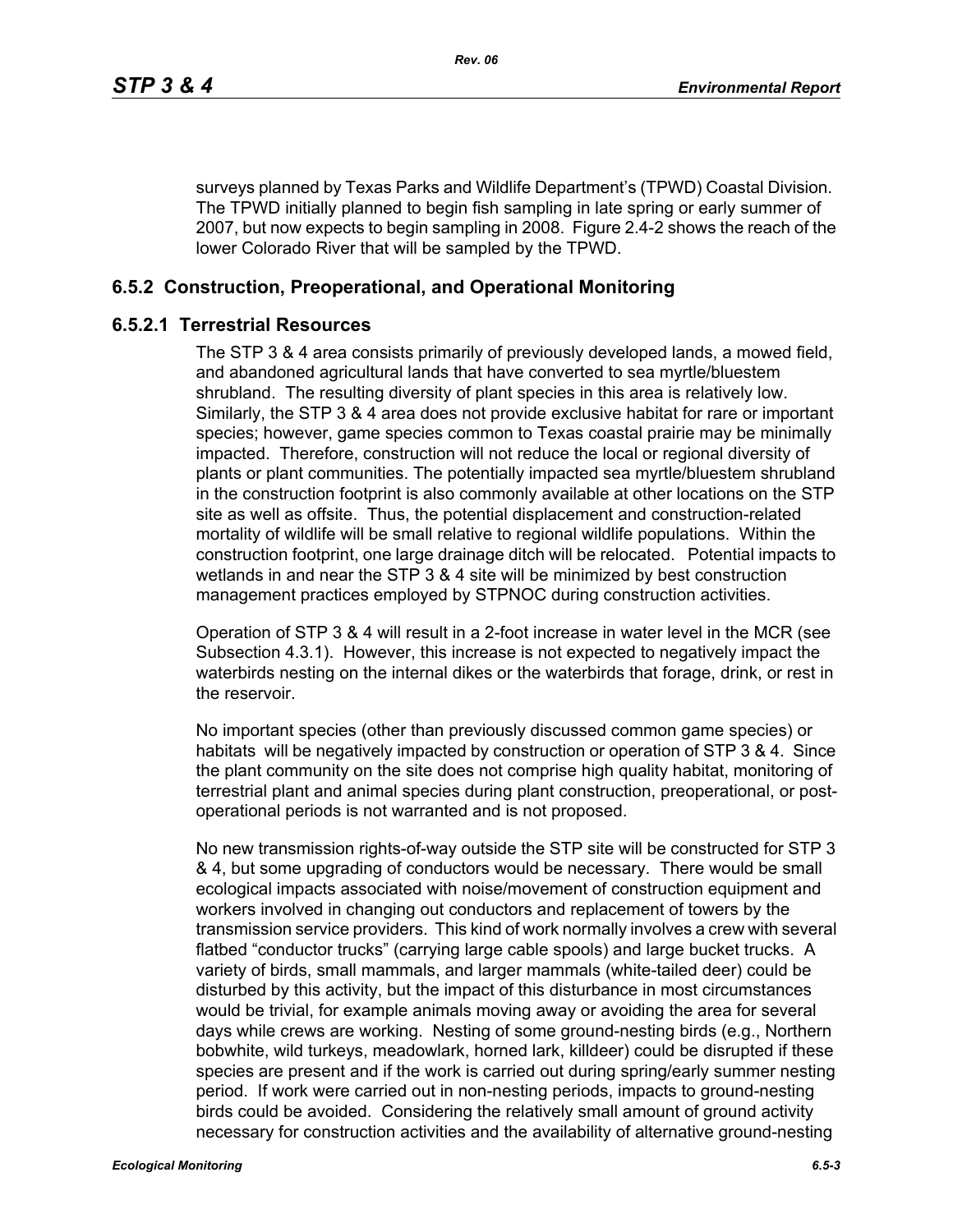land, the impact is expected to be SMALL. Given the low level of anticipated impacts, monitoring is not warranted or proposed.

### **6.5.2.2 Aquatic Resources**

As discussed in Subsection 4.3.2, construction of STP 3 & 4 could impact several small drainages in the construction area. It is possible that some disturbed soil from construction sites could be deposited as sediment in onsite wetlands, ditches, sloughs, and impoundments with storm water runoff. However, best construction management practices would reduce the amount of erosion and sedimentation associated with construction, and would limit impacts to aquatic communities in down-gradient water bodies. A Storm Water Pollution Prevention Plan that specifies methods for control of erosion and sedimentation will be in place before construction in accordance with Texas Commission of Environmental Quality guidelines (Reference 6.5-2). Given that no rare or unique aquatic species have been identified in the construction zone and any adverse impacts from construction will be small, localized, and temporary, STPNOC concludes that no monitoring of aquatic communities in the construction area is warranted.

Impacts of the STP 1 & 2 RMPF on aquatic communities were evaluated in the 1970s and 1980s (see Subsection 5.3.1), addressing NRC concerns about potential impingement and entrainment impacts during both wet (high-river flow) and dry (lowriver flow) periods. These studies encompass the range of Colorado River flow and salinity conditions. Because the historical studies cover the range of flow and salinity conditions experienced at the STP site and address impacts to both wet-year fish assemblages (more freshwater species) and dry-year fish assemblages (more marine/estuarine species), STPNOC believes no additional studies of impingement and entrainment are necessary. Impacts from STP 3 & 4 may be conservatively extrapolated from existing studies, adjusting for the additional volume of water pumped from the Colorado River to the MCR. Because the impacts of the STP RMPF have been assessed under a range of operating conditions and long-term monitoring of Matagorda Bay fish and shellfish populations suggests that STP 1 & 2 have had little or no impact on these populations (see Subsections 2.4.2 and 5.3.1), STPNOC has concluded that no additional aquatic monitoring is warranted.

As discussed in Subsections 5.3.1 and 5.3.2, no protected aquatic species should be affected by operation of STP 3 & 4. Some commercially and recreationally important finfish and shellfish (e.g., brown shrimp, blue crab, striped mullet, red drum) may be impinged or entrained at the RMPF during periods of low Colorado River stream flow. However, impacts are expected to be minimized because STPNOC diverts river water for MCR makeup during high-flow periods when these species are not present. Impingement and entrainment losses would be SMALL in any case, and would not destabilize important fish or shellfish communities, as demonstrated (see Subsections 2.4.2 and 5.3.1) by stable or expanding populations downstream in Matagorda Bay.

#### **6.5.3 Conclusions**

Based on the above discussion, STPNOC has concluded that the impacts of construction and operation of STP 3 & 4 on both terrestrial and aquatic resources are